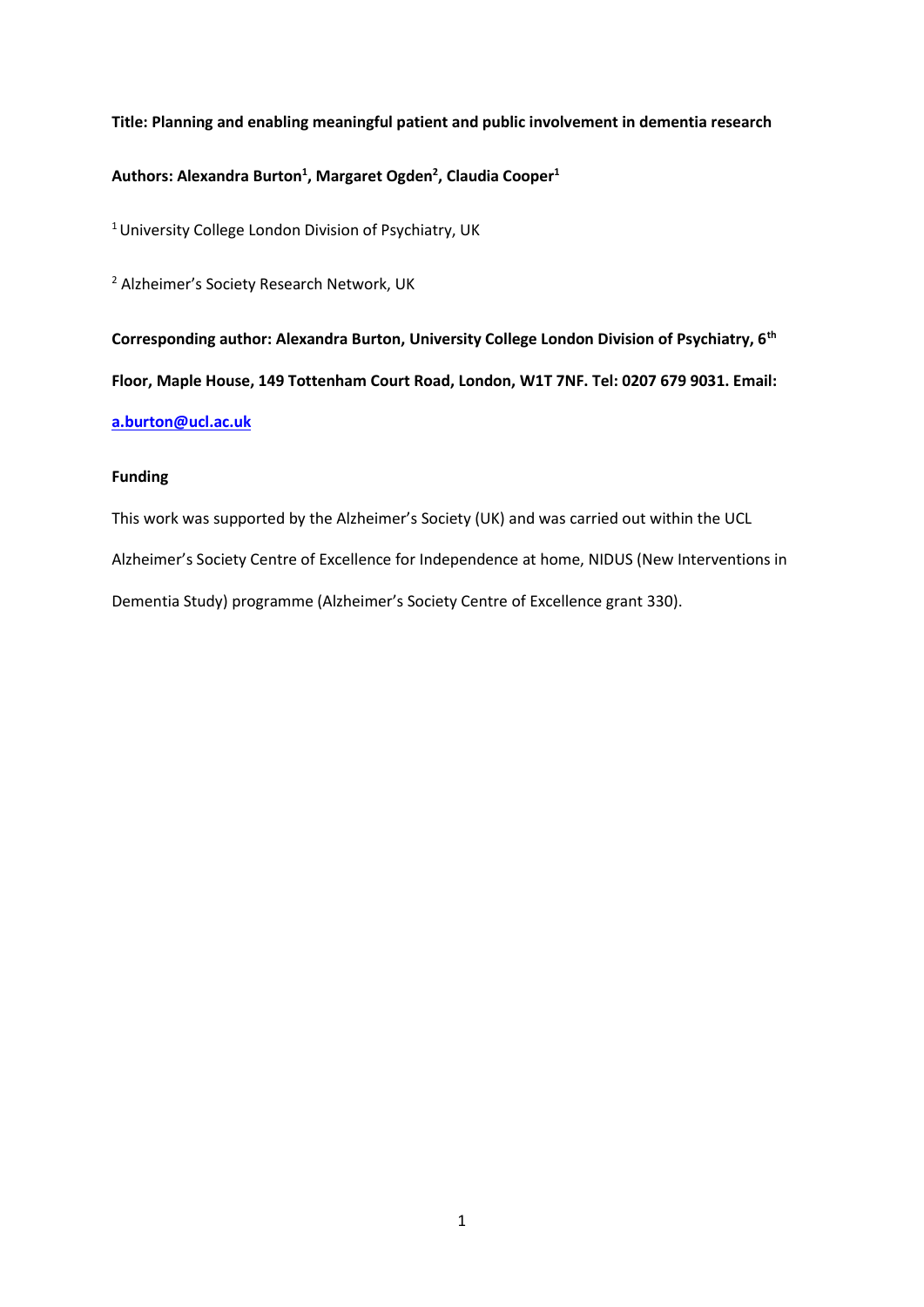#### **Abstract**

**Purpose of review:** To summarise the latest evidence on patient and public involvement (PPI) in dementia research. To identify methodologies used to deliver and evaluate co-production, potential barriers to involvement, and effective strategies to enable meaningful involvement of PPI representatives in dementia research.

**Recent findings:** PPI expertise in dementia research has been utilised to increase the acceptability of new interventions to end users and to interpret research findings from a PPI perspective. Practical adaptations to materials and meetings, and building relationships and trust were important facilitators for engagement. PPI has included caregivers, people living with dementia (PLWD) or both, with few studies involving the public or professionals. Engaging PLWD and hard-to-reach groups in PPI is challenging, with most current PPI representatives recruited from dementia organisations. Few studies have assessed the impact of PPI on study outcomes.

**Summary:** In this relatively new field, methods that allow meaningful engagement are being iteratively developed. Greater community and patient engagement will be a prerequisite for increasing diversity of PPI, to ensure voices of a broader range of stakeholders are heard. Documenting and publicising the impact of this work and engaging existing PPI representatives to support PPI recruitment could help with this.

**Keywords:** dementia, co-production, patient and public involvement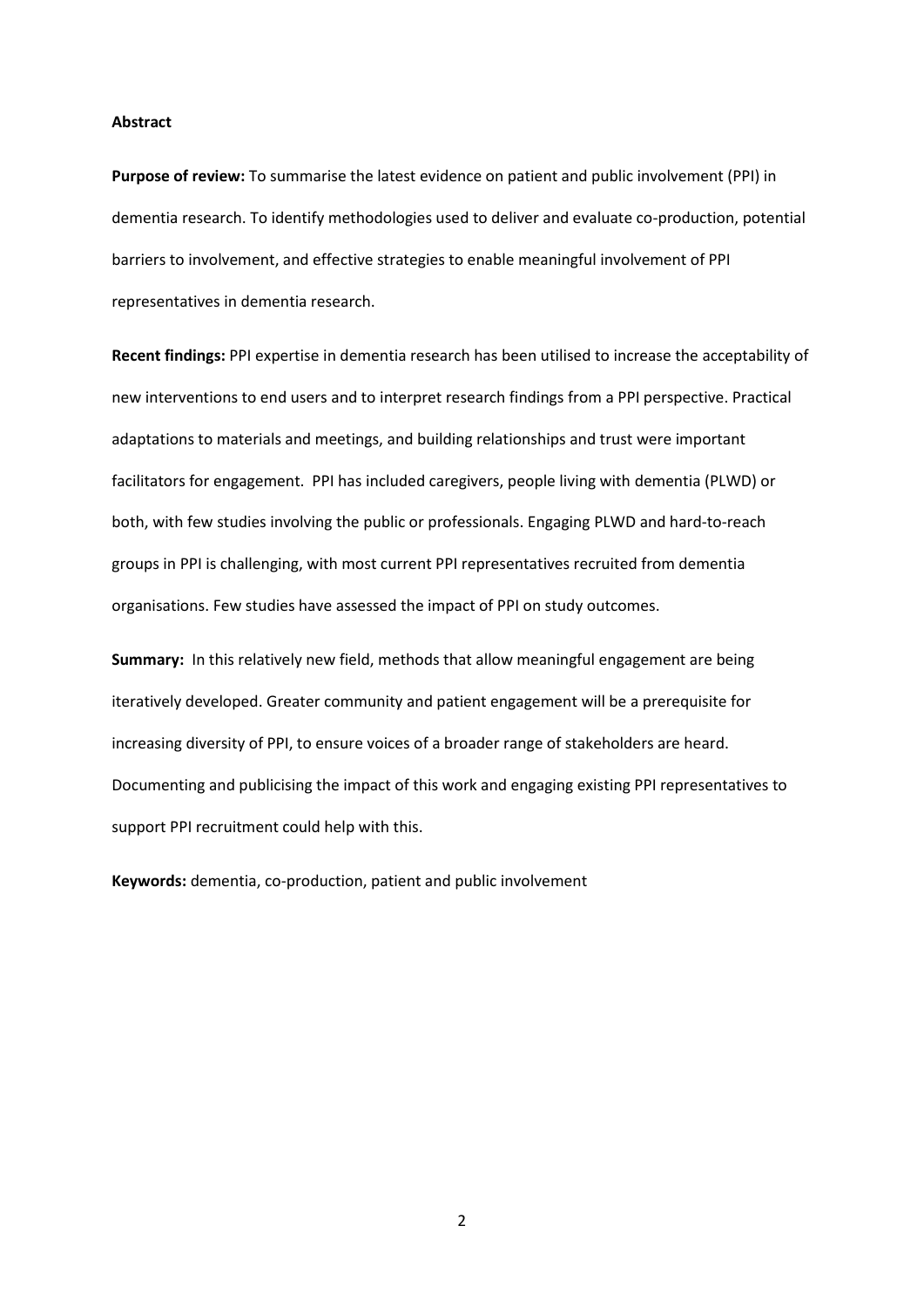#### **Introduction**

Patient and Public Involvement (PPI) in health and social care research involves the conduct of studies "with or by" rather than "to, about, or for" patients or members of the public (1). There has been a shift in discourse, from PPI in research, to one of "co-production" over the past ten years (2). Researchers have sought to move from passive consultation or collaboration, to active involvement of people who have an invested interest in and who can directly benefit from the work (3). The key principles of co-production in research include power sharing, inclusion of all relevant skills and perspectives, respecting different skills and experiences, and making joint decisions over roles and responsibilities (3). In dementia research, this might involve people living with dementia (PLWD), caregivers, health and/or social care professionals, voluntary sector workers and/or policy makers jointly sharing authority and responsibility for a project with the researchers, from the conception of ideas through to delivery and write up of findings and dissemination. Co-production in research can be challenging. It requires careful management of potentially opposing views between different stakeholders (4). Researchers need to ensure PPI representatives' well-being, while avoiding overprotective and paternalistic attitudes that may hamper meaningful engagement. Participants living with dementia may require additional measures to facilitate participation where they experience difficulties with language, memory or other cognitive impairments, which are likely to worsen during long-term projects (5).

There has been only one previous review on PPI involvement in dementia research. A scoping review (that searched the literature up to February 2018) explored engagement in dementia research for PLWD and caregivers (6). Of 50 studies (almost all published since 2010), just under half involved caregivers and PLWD, 42% involved caregivers and 7% PLWD. Engagement varied, from membership on advisory committees, to collecting data as peer researchers. In three studies, PPI representatives conducted qualitative interviews, and were involved in the analytic process of making sense of findings. In some studies, PPI representatives co-authored publications. A limited number of studies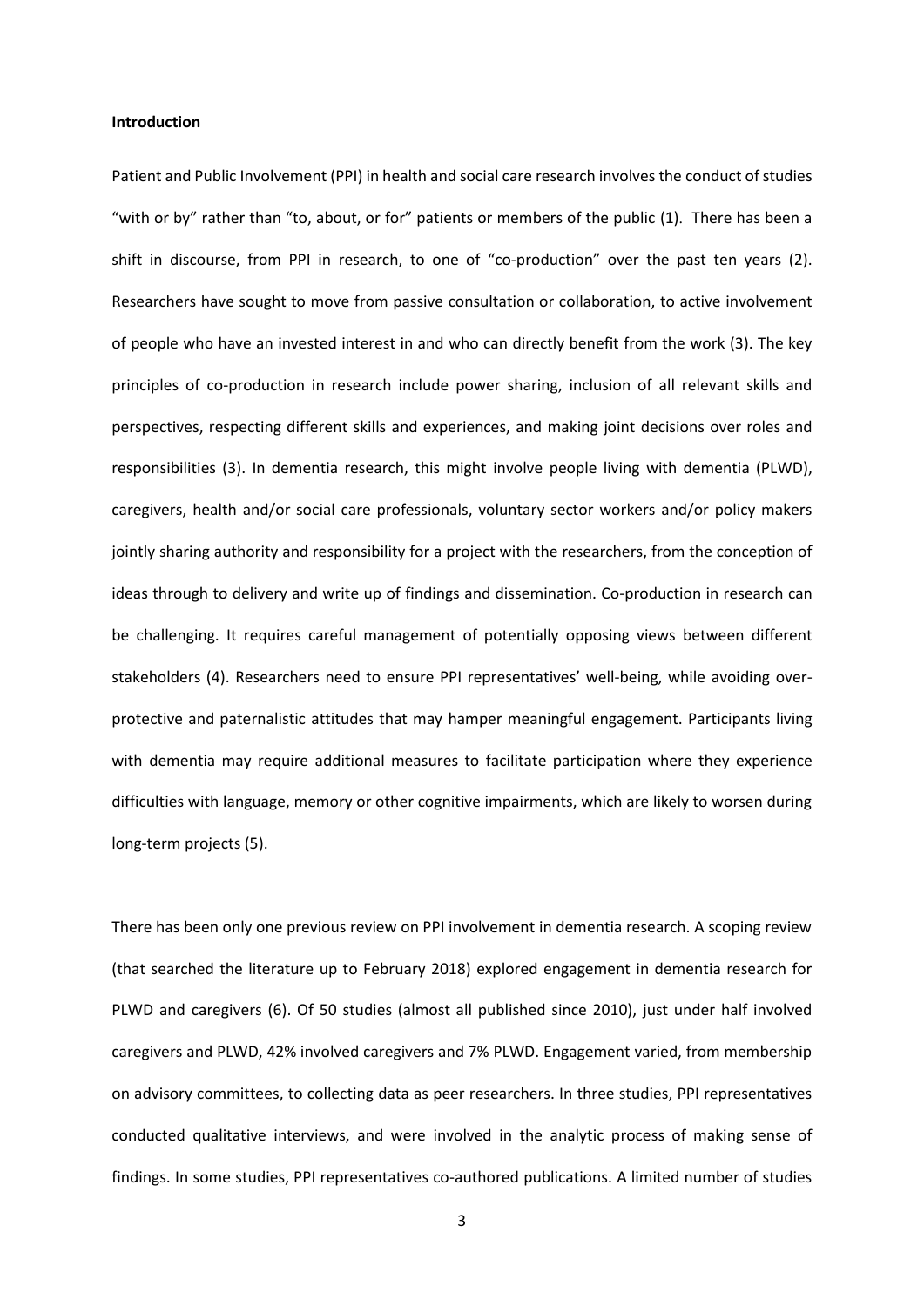evaluated the impact of PPI involvement in research; those that did described how PPI influenced the development of accessible study materials, recruitment rates, study design decisions or interpretation of results.

Challenges to PPI included difficulties understanding the research process, lack of research training or experience and distress when exploring sensitive topics. Facilitators included early planning by researchers, adequate resources, early consideration of consent and capacity and involving dementia support organisations. Two studies reported that, despite intentions to engage PLWD and their best efforts to do so, they engaged only caregivers. The authors commented that there are compelling reasons to engage both PLWD and their caregivers, though involving both simultaneously may not allow either to fully and freely express themselves. They concluded that researchers should offer choice over whether and how to engage PLWD together with their caregivers.

Since publication of this scoping review, there has been a burgeoning interest in how to ensure the voice of people with lived experience of dementia is heard in dementia research. We therefore reviewed the literature to update the previous scoping review by identifying recent evidence on coproduction in dementia research focusing on how PPI representatives are involved, how their views are elicited, potential barriers to involvement and strategies that enable effective co-production.

#### **Literature search strategy**

We carried out a search for articles in Pubmed, Medline, Embase and Psychinfo on 21 April 2019. We restricted the search to articles published in English between 01 January 2018 to the search date. Search terms included: coproduction OR co-production OR PPI OR patient and public involvement OR lived experience OR peer research AND dementia OR Alzheimer\*.

#### **Search results**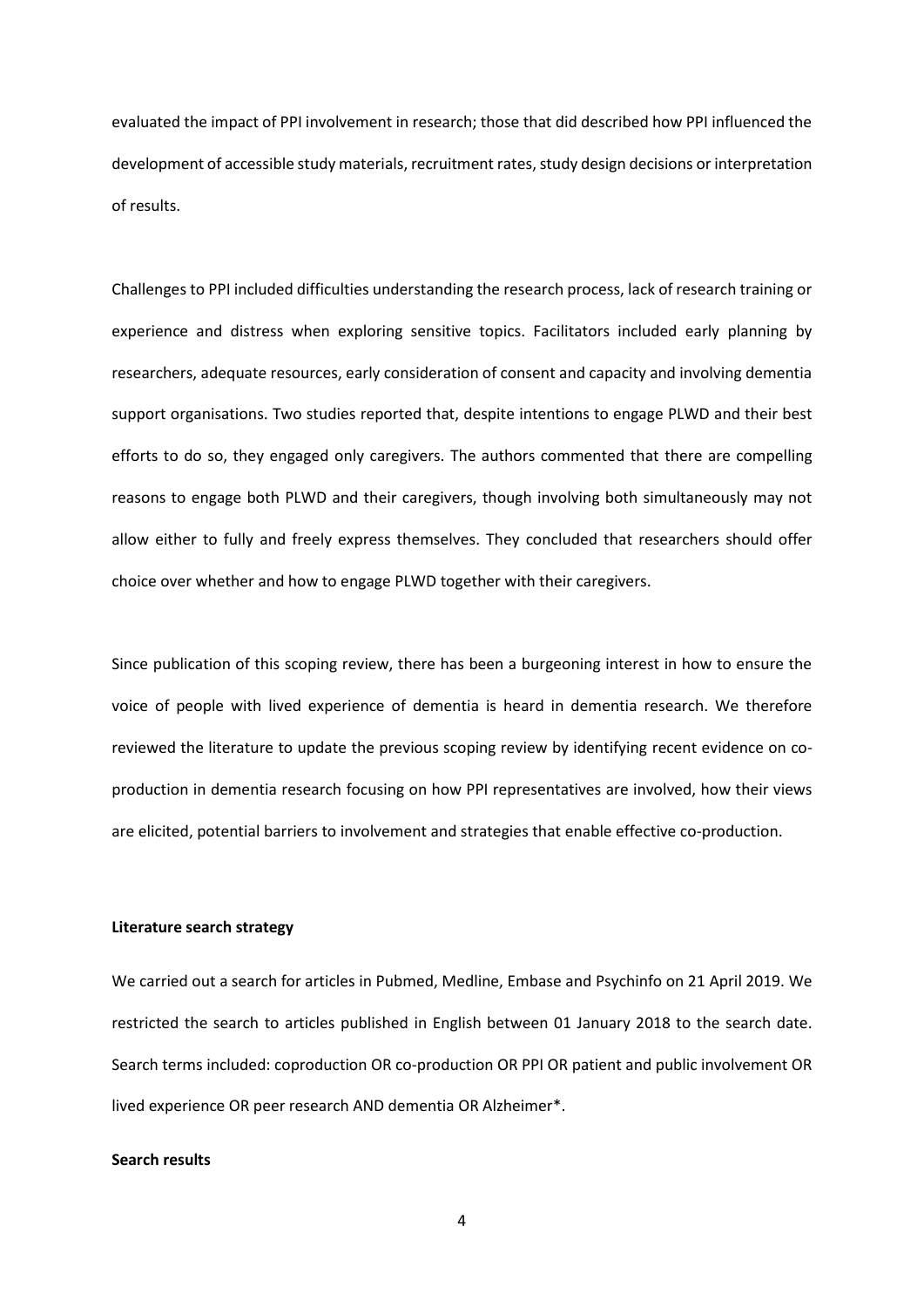130 papers were identified of which 16 studies were retrieved for inclusion. The studies documented PPI involvement from the researcher's perspective (7-18), through analysis of workshop and advisory committee minutes (19, 20) or by directly asking PPI representatives for their experiences (21\*, 22\*\*). Half of the studies were co-authored by PPI representatives (8, 12\*, 14\*, 15\*, 19-22\*\*).

#### **Who was involved?**

Three studies involved former or current caregivers of PLWD recruited via national dementia organisations (12\*), local services (19) or previous contact with researchers (17\*). Others involved mixed groups of PLWD and caregivers recruited through national or local dementia organisations or support groups (8, 9, 13, 15\*, 18, 21\*), or via contacts with researchers and local services (20). One study involved only PLWD recruited via national dementia organisations (16) and another involved health professionals and caregivers recruited via psychological services and national dementia organisations (11).

Only four studies involved a broader range of stakeholders including caregivers, the public, PLWD and carer support workers recruited via existing links with the research team, a national dementia organisation and a University volunteering service (22\*\*). One study involved members of the public, PLWD and caregivers, however it was unclear how they were approached (14\*), while another involved PLWD, their caregivers, older adults without dementia and healthcare professionals from local groups and services (10). One study ran groups with people affected by early onset dementia and their caregivers recruited through national dementia support groups, and also interviewed health professionals and voluntary sector workers (7).

#### **How were they involved?**

PPI representatives were involved in research through membership on advisory committees, data analysis, developing and delivering interventions and influencing study design.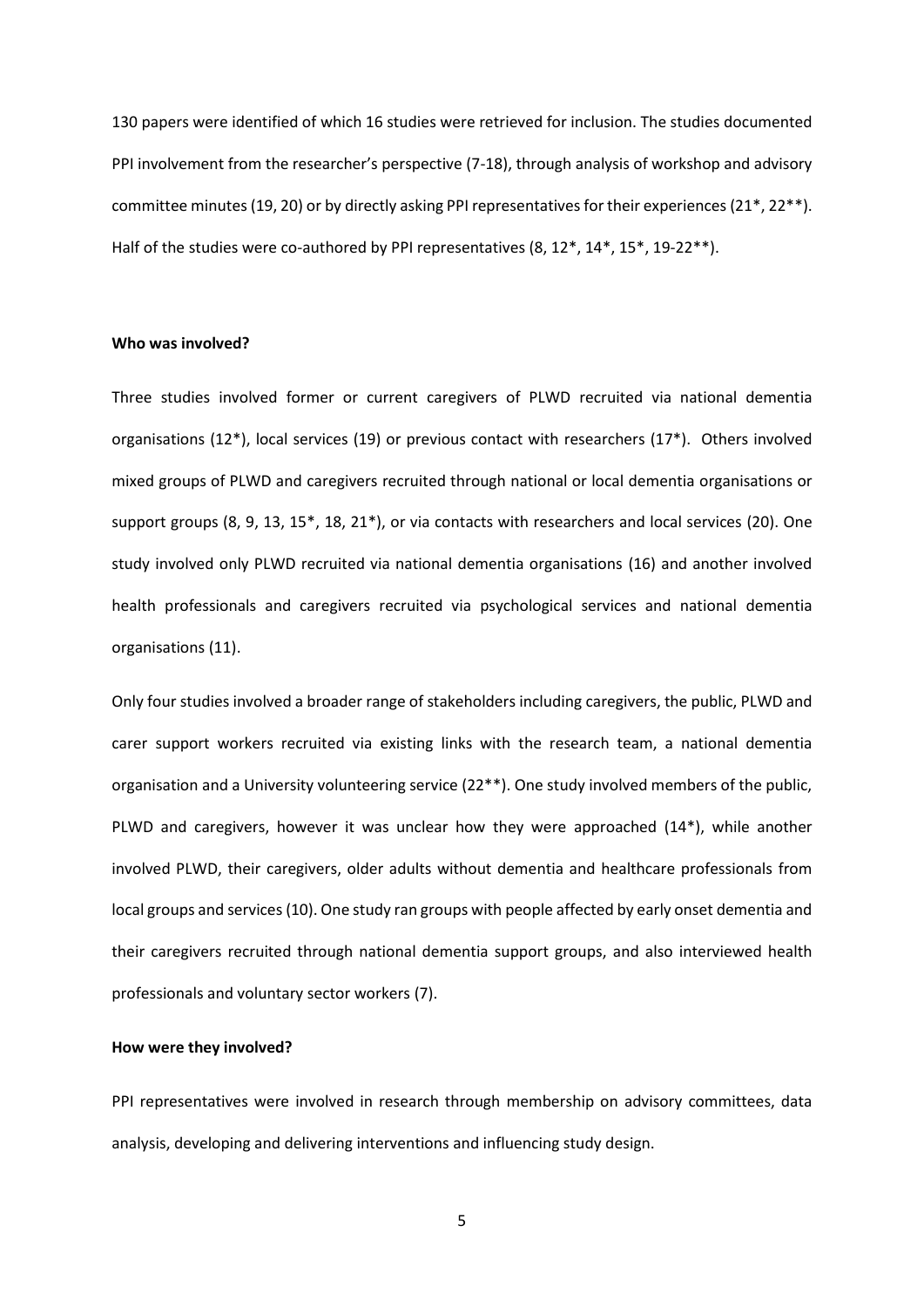#### *Advisory roles*

Eleven studies involved caregivers and/or PLWD on advisory committees as "critical friends" to the study (7, 8, 12\*, 14\*-19, 21\*, 22\*\*). They reviewed funding (7, 8, 12\*, 18) ethics applications (8, 12\*, 22\*\*) or study protocols (7, 18, 22\*\*), provided feedback on recruitment strategies or materials (7, 8, 12\*, 19, 22\*\*), questionnaires (7, 21\*) or interview processes (16, 17\*, 21\*), designed study brands (22\*\*) and interpreted findings (7, 22\*\*).

#### *Analysing data*

While we did not identify further studies involving PPI representatives in data collection since the scoping review (6), two studies involved them in secondary analysis of interviews. In one study, an existing qualitative dataset on PLWD's experiences of peer support networks was shared in workshops with four peer support groups (9) and in the other, four PLWD were involved in a two-hour analysis session of qualitative interviews on risk communication in dementia care (16). The session included role-play and interactive exercises alongside handouts of data extracts to illicit interpretations. Interpretations from the groups were described and built into the analytical process.

#### *Developing and delivering interventions*

Four studies described co-production of psychological interventions for caregivers of PLWD (10, 12\*, 14\*, 15\*). In one study, health professionals and caregivers were asked for feedback during development of materials, testing and piloting of a computerised cognitive behavioural therapy package (12\*), while another involved caregivers and PLWD in the development of an intervention to reduce sleep problems in PLWD (15\*). One caregiver was part of the intervention development team and feedback on intervention content was gathered via focus groups or email. Another study involved both PLWD and their caregivers in co-designing and evaluating feasibility of a psychoeducational toolkit on dementia support (10), while one study piloted a community-based approach to tackle negative attitudes towards dementia and improve knowledge of the condition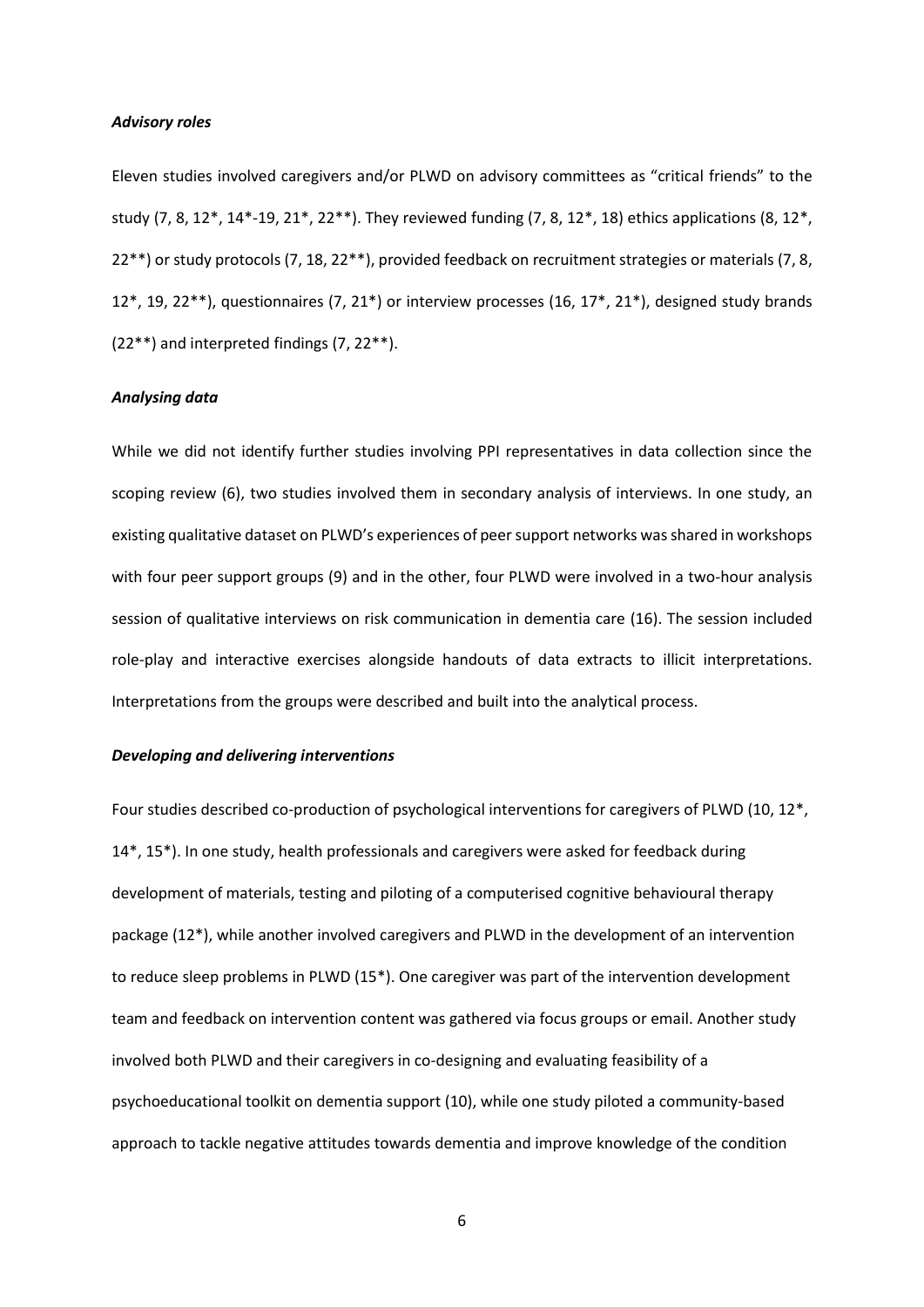(14\*). In this study, PLWD and caregivers were involved in creating and delivering educational sessions, participating in media campaigns, and developing and distributing materials.

#### *Influencing experimental study design*

Two studies involved PLWD and caregivers in study design, with one using experiences from a support group for people with dementia and balance problems to develop and adapt sensorimotor equipment for use within this population (8), while the other consulted PLWD and caregivers in the design of an accessible Delphi survey on outcome measures for studies of non-pharmacological interventions (13). Modifications included translation of outcomes into accessible statements, development of simplified rating scales, and preferences on how to present findings.

#### **Barriers to co-production**

Ten studies described challenges to co-production, mostly from the researcher (7, 9, 10, 12\*, 15\*-17\*) rather than caregiver/PLWD perspectives (19, 21\*, 22\*\*).

Some authors discussed hypothetical barriers to participation, including concerns that PPI representatives may struggle with roles and capabilities, feel unable to speak up in meetings or be uncertain how to proceed when they held different views to the researchers  $(12^*, 19)$ . They may become experts over time and be less representative of those whose views they originally sought to represent (12\*).

Engaging PLWD and hard to reach groups was identified as a challenge including a lack of engagement with people with severe dementia (9, 16), difficulties recruiting any PLWD to an advisory committee, and challenges in obtaining feedback from PLWD due to difficulties understanding and remembering survey questions (10). Two studies acknowledged that PPI representatives were recruited from existing dementia research groups, committed to research and possibly not representative of the wider community (7, 15<sup>\*</sup>). One study described a particular challenge of engaging with the deaf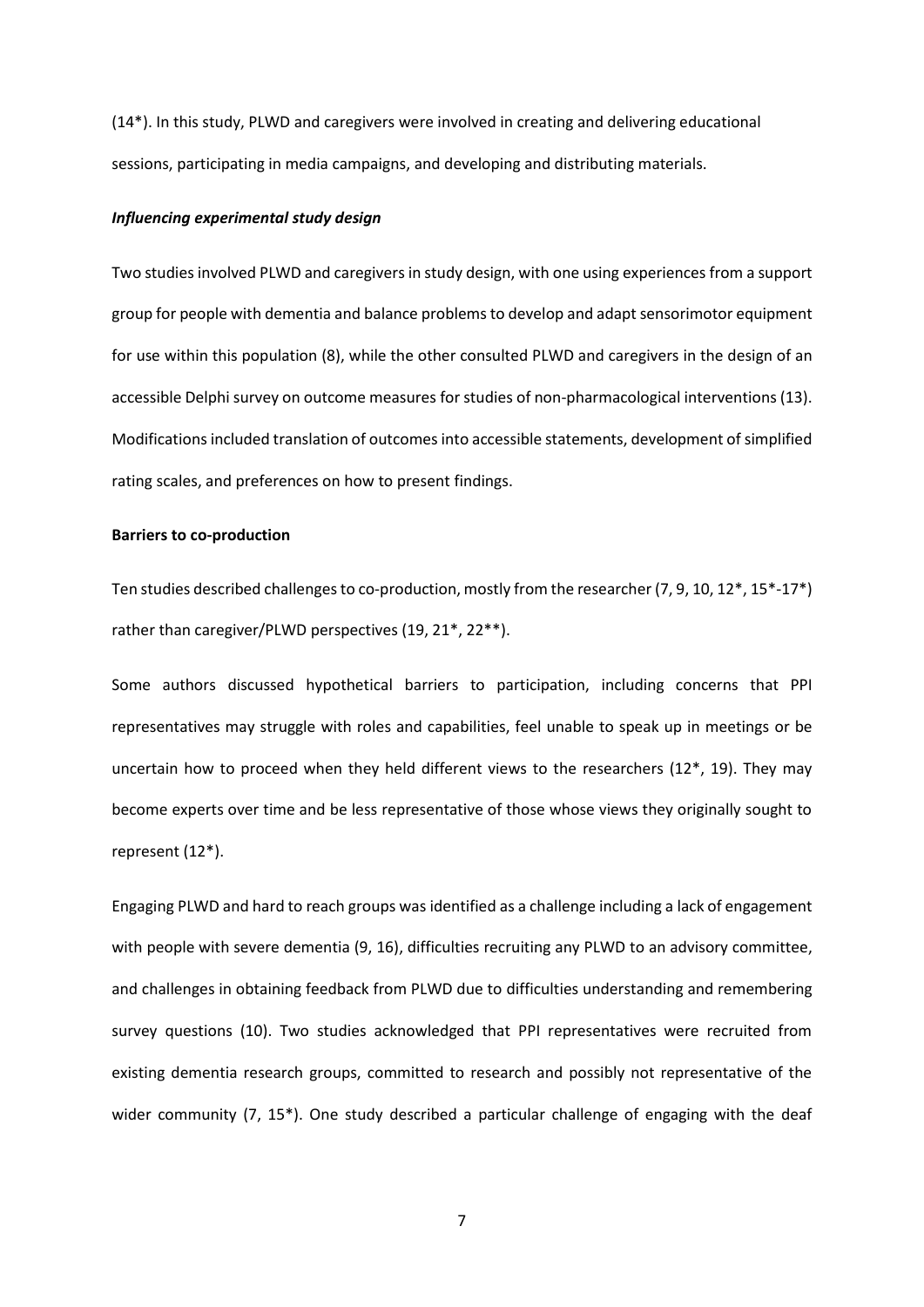community (17\*), while another reported difficulties engaging health professionals and older adults without dementia who queried how the project was relevant to them (10).

One study gave "practical reasons" for why PLWD who wanted to be involved in analysing and interpreting results were not given this opportunity (18). Where PLWD were engaged in data analysis, they were not provided with training or, due to time, resources and perceived burden, not involved in selecting extracts for analysis (16).

Caregivers involved in longitudinal research experienced a loss of connection to the study during "quiet times" and frustratingly long waits for results (21\*), Practical and financial arrangements were identified as the biggest challenge in another study (22\*\*), including untimely reimbursement and difficulties accessing training resources. To satisfy a diverse range of experiences, the PPI group (n=12) in this study was large, resulting in difficulties managing expectations and relationships, and planning dates that everyone could attend. Cultural barriers were described with a lack of funds for interpreters meaning exclusion of non-English speakers.

One study acknowledged the precarious balance of power between clinical academics and PPI representatives and described carefully navigating contradictory views, while remaining transparent about the decision-making process (15\*). Practical challenges to attending meetings were also identified if caregivers or relatives became unwell. Another study reported that PPI representatives gave no negative feedback (16) and acknowledged that this was due to a lack of systematic evaluation of the PPI process.

### **Effective co-production**

Eleven studies described strategies that had enabled PPI involvement in research (7, 9, 12\*, 13, 15\*- 19, 21\*, 22\*\*).

Practical strategies included adapting reading materials (e.g. large font (9, 21\*), black writing on coloured paper (9), pictures, word cards or story boards (9, 21\*), use of role play (16), meeting in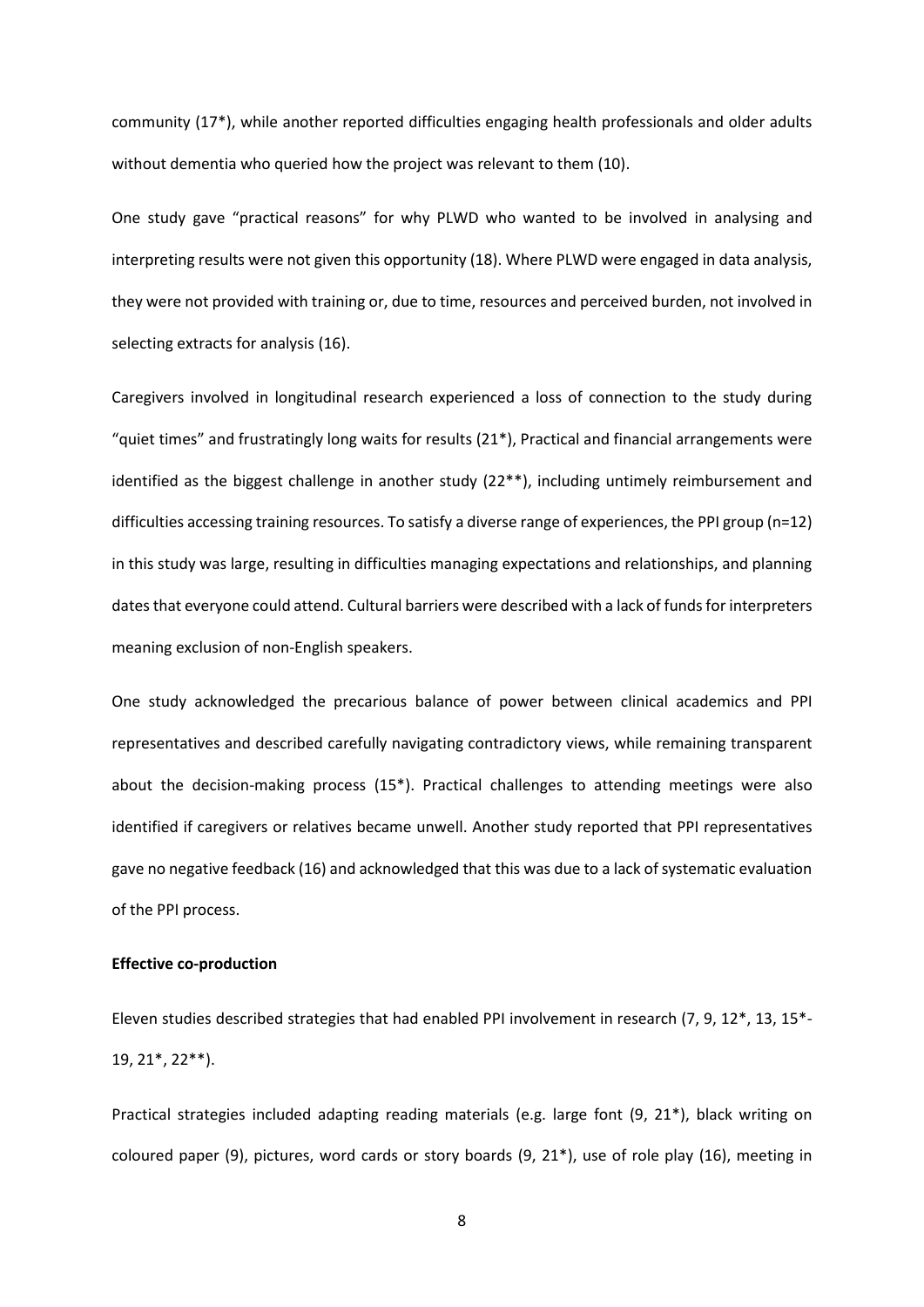accessible and familiar environments (18, 21\*), and reimbursing for time and travel (15\*, 21\*, 22\*\*). Strategies for effective meetings included clear agendas and terms of reference (12\*, 19), allowing extra time (13, 21\*) and a sensitive facilitator to encourage comment and reassure members that technical expertise was not required (12\*, 18, 21\*). Flexibility on how people could be involved (e.g. face-to-face, telephone or email) (15\*, 21\*) and contact between meetings via email or phone (13, 21\*) were identified as important for maintaining engagement.

One study identified the skills of each group member so that they could choose specific tasks and so that support could be provided to members who wanted to participate in areas that they lacked confidence (e.g. presenting at conferences) (22\*\*). Another study highlighted the importance of involving "community insiders" as researchers to engage particularly hard to reach groups; recruitment of caregivers of deaf people with dementia to a PPI group was coordinated by a deaf researcher who was fluent in British Sign Language (17\*).

The importance of good communication and building relationships and trust between researchers and PPI representatives included creating an informal environment (21\*), discussing differences in opinion and providing feedback on how PLWD and caregivers had contributed to, and influenced the research (7, 13, 15\*, 19, 21\*). One study recognised that PLWD may have additional communication needs and that researchers need to be trained to accommodate these needs (18).

#### **Impact and dissemination**

Three studies described caregivers and PLWD deriving personal benefit from involvement in research; of making a contribution, being given purpose and having a voice (10, 19, 21\*). The experience had also enabled them to provide support to other caregivers (19).

Six studies described the impact of PPI involvement on the research process. This included the use of personal experiences to tailor research materials (21\*), interview questions and techniques (16) and intervention manuals for enhanced implementation and future testing (10, 11). The most tangible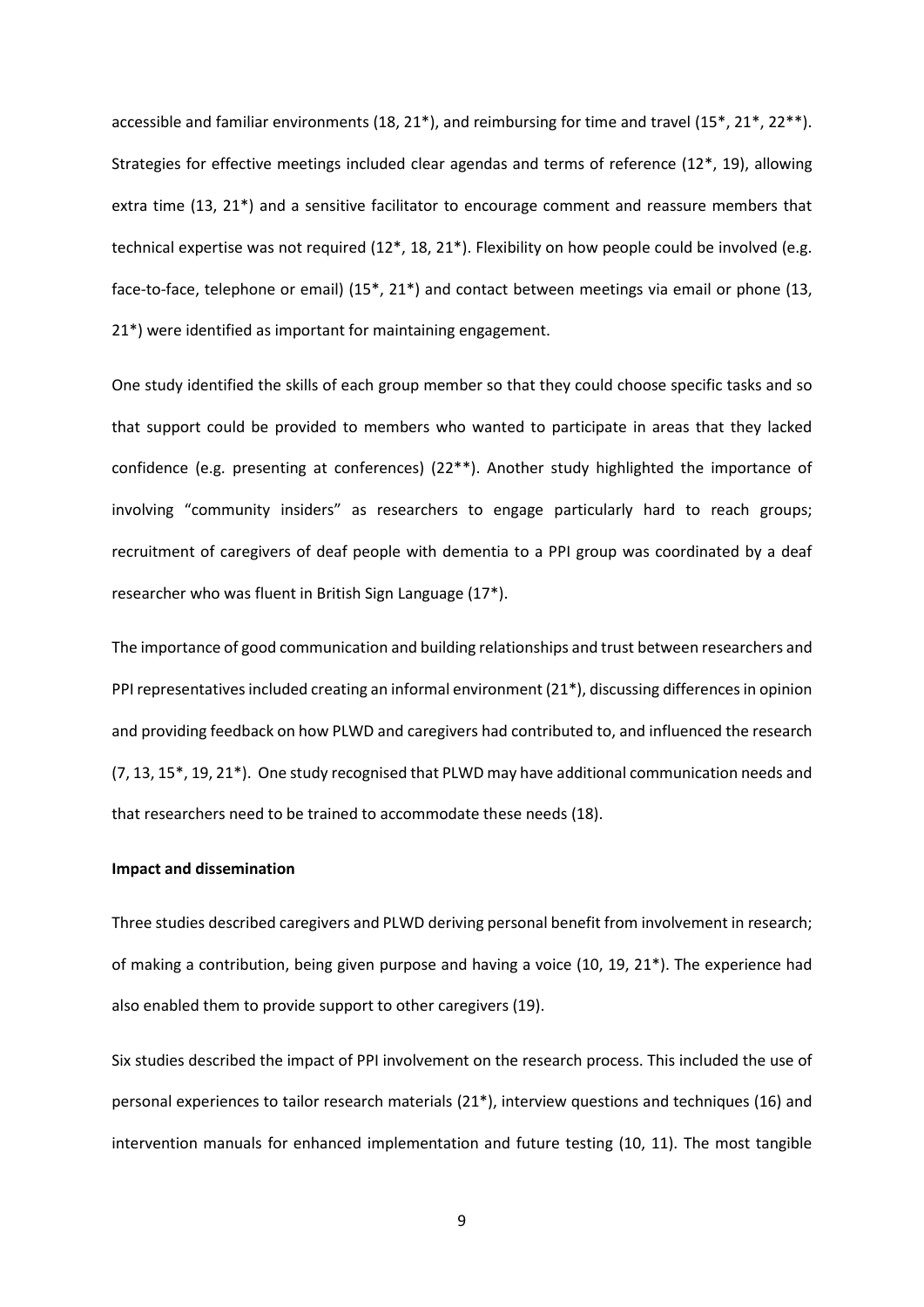impact was on increasing recruitment rates. PPI representatives directly recruited from hard to reach groups (22\*\*), with one study reporting that 69% of enquiries from potential participants were generated through PPI representatives promoting the study to community organisations (12\*). Amendments to study procedures following feedback from PPI representatives resulted in lower attrition rates (12\*).

Seven studies described the wider impact of involving PLWD and caregivers in research (8, 10, 12\*, 14\*, 17\*, 21\*, 22\*\*). Caregivers co-presented at conferences or training events (12\*, 14\*, 17\*, 21\*, 22\*\*), disseminated findings through local media (14\*, 19, 22\*\*), campaigned and raised funds for further research (19) and researchers reported building up their PPI networks for future studies (10, 22\*\*). Two projects created films to document PPI representative experiences of being involved in research (8, 21\*) and to educate the public on dementia. It was unclear how these films were disseminated. Only one study that co-produced education and awareness raising events assessed impact through questionnaires administered to community members before and after the events (14\*). There was increased awareness of the experiences of PLWD and dementia services, and those who attended an event reported less negative views about dementia than those who did not.

## **Conclusion**

In this relatively new field, methods that allow meaningful PPI engagement in research are being iteratively developed. Recent studies are using PPI experiences to co-produce interventions and influence study design and interpretation of findings. One impact of PPI noted in included studies was enhanced recruitment, especially in hard to reach groups. By contrast, PPI representation, often recruited from advocacy groups and research organisations has been criticised for not representing the wider community of PLWD (23, 24), though recent studies have successfully recruited from local services (10, 11, 19, 20). Greater community and patient engagement with PPI will be a prerequisite for more representative PPI. Documenting and publicising the impact of this work is likely to help with this.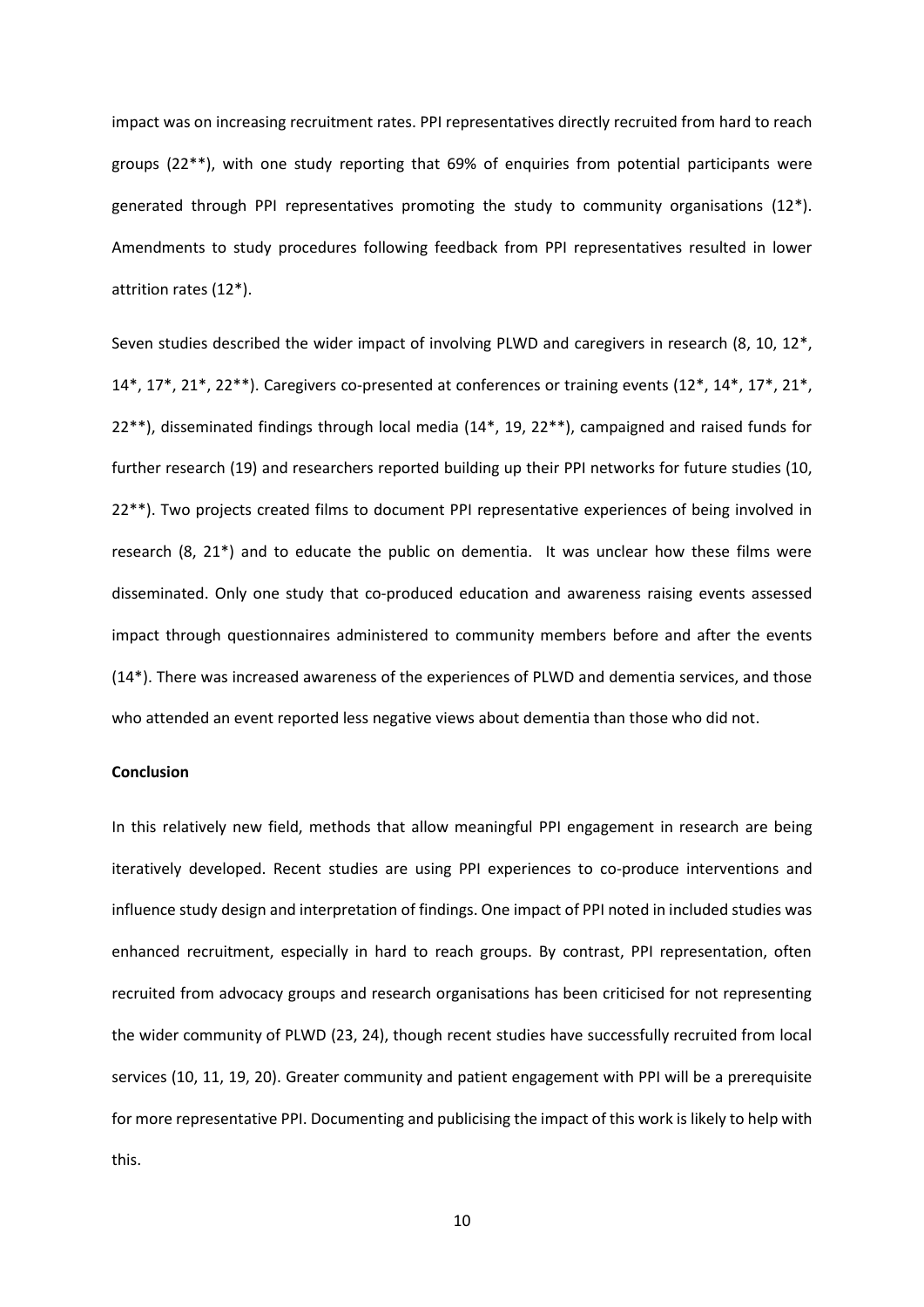An absence of involvement from non-academic health and social care professionals, voluntary sector workers and the public has also been noted, with most PPI involvement reflecting patient (and caregiver) rather than public involvement. Most studies did not consider adaptations to enable involvement of people with advanced dementia. Alternative methods of communicating research through vignettes and photo elicitation could be considered (25).

The researcher perspective was the dominant voice within publications, rather than the voice of PPI representatives; however, they often appeared as co-authors. Very little reflection occurred around the co-production process, with only one study recognising the difficulties of power sharing (15\*) and another identifying the skills and training needs of the group (22\*\*). Future work should consider using established guidelines to help effectively design and evaluate PPI activities within research (26). The wider impact of PPI involvement is still poorly described (27). Future research needs to involve,

evaluate and document the experiences of caregivers, PLWD, professionals and the public. We need to hear their voices, rather than just the researcher's perspective of PPI in research.

#### **Key points**

- Patient and public involvement in dementia research is evolving, with recent reports describing PPI involvement of co-producing new interventions and interpreting research findings.
- Most of the research involves caregivers of people living with dementia, however methods and resources to improve engagement of people living with dementia, hard to reach groups, health and social care professionals and the public as co-producers in dementia research are needed.
- Practical adaptations to materials and meetings, building relationships and trust and offering flexibility can enhance engagement of people living with dementia and family carers in research.
- Future work should directly elicit the experiences of PPI representatives in the research process and formally evaluate the strengths and limitations of PPI from all relevant stakeholder perspectives.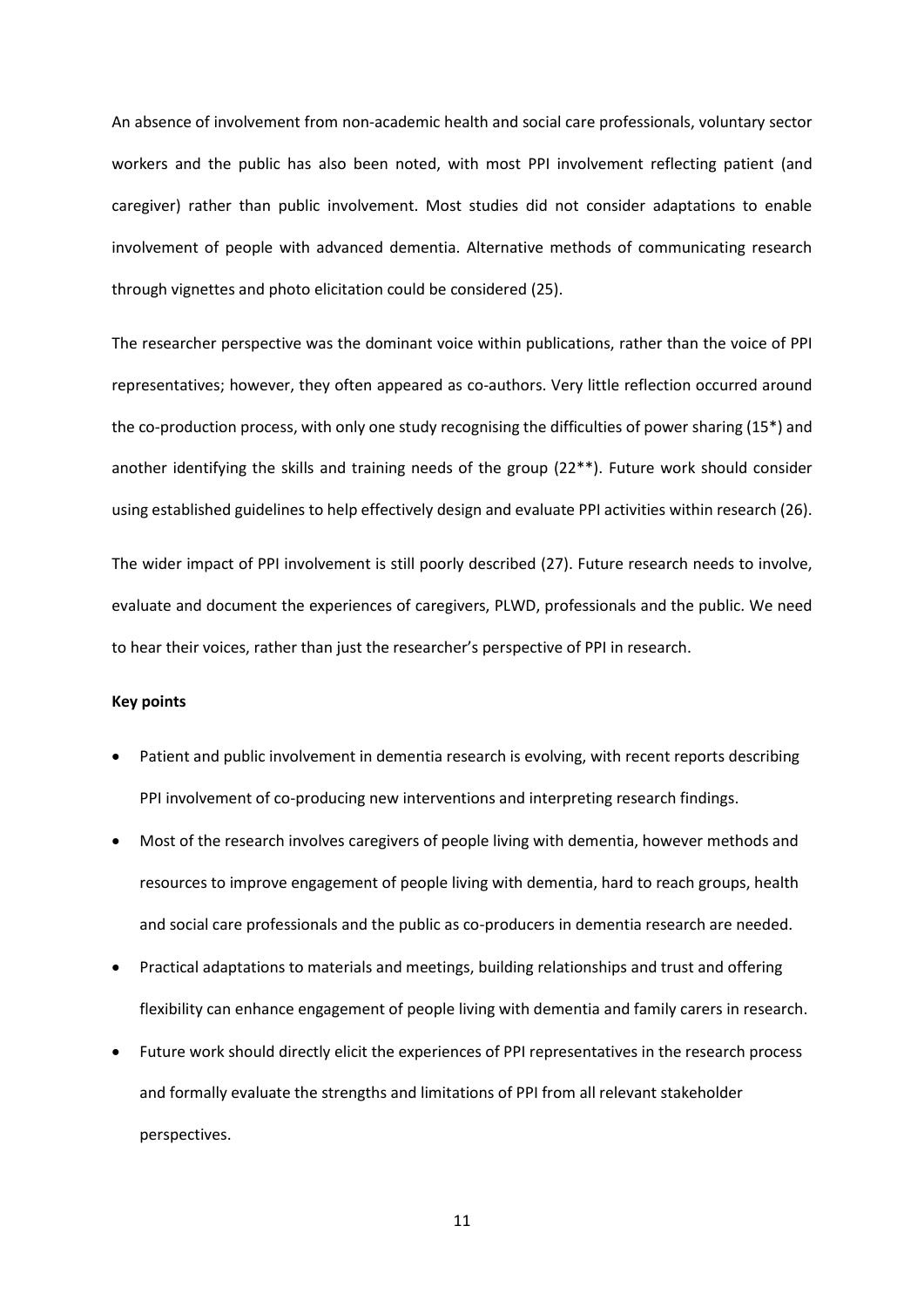## **Acknowledgements**

None

## **Financial support and sponsorship**

This work was supported by the Alzheimer's Society (UK) and was carried out within the UCL Alzheimer's Society Centre of Excellence for Independence at home, NIDUS (New Interventions in Dementia Study) programme (Alzheimer's Society Centre of Excellence grant 330).

## **Conflicts of interest**

AB, MO and CC are involved in the co-production of an intervention to support caregivers and people living with dementia to stay independent at home for longer: NIDUS (New Interventions in Dementia Study)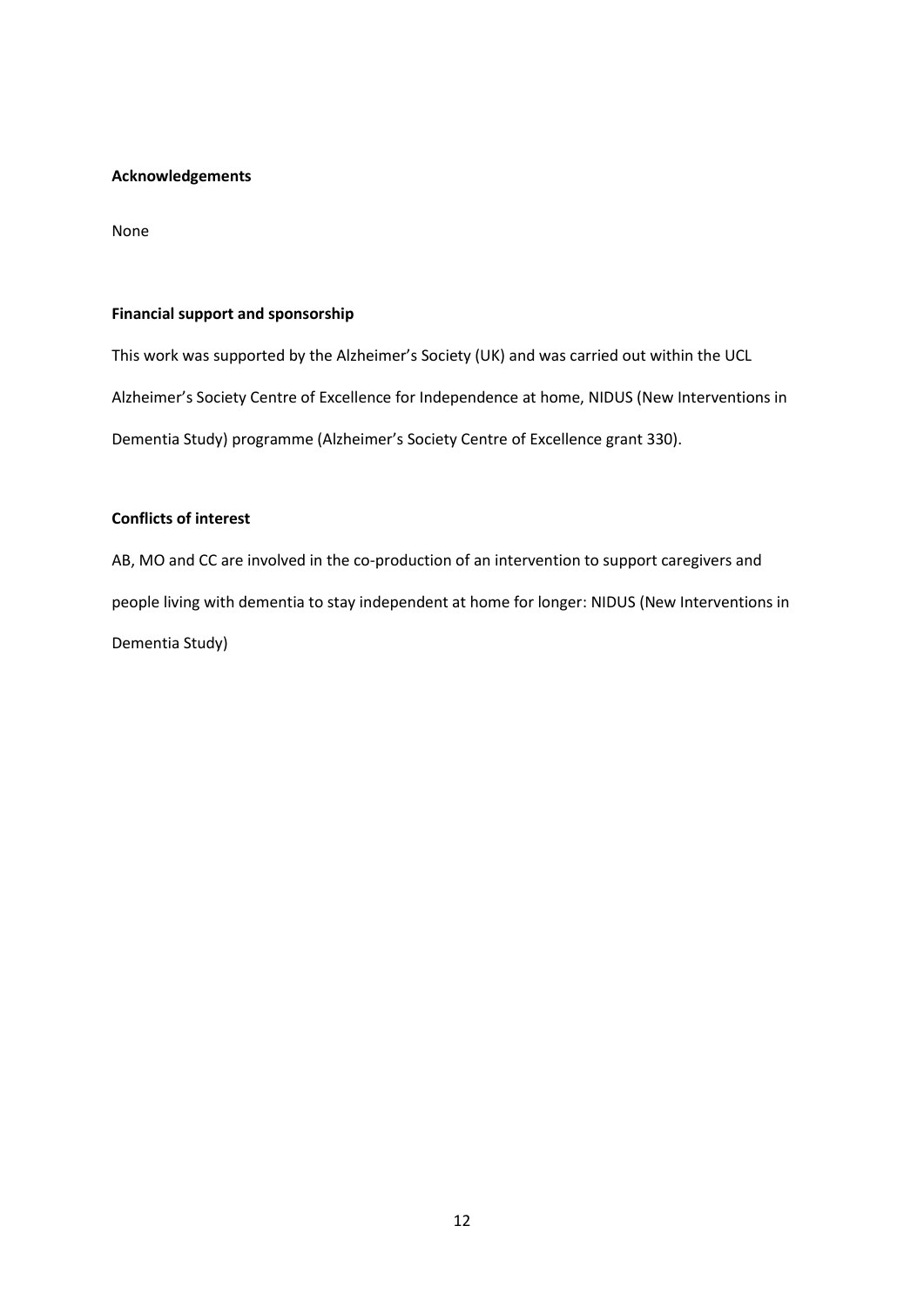# **References**

1. Staley K. Exploring impact: Public involvement in NHS, public health and social care research. Eastleigh: INVOLVE; 2009.

2. Filipe A, Renedo A, Marston C. The co-production of what? Knowledge, values, and social relations in health care. PLOS Biol. 2017;15(5):e2001403.

3. Hickey G, Brearley S, Coldham T, et al. Guidance on co-producing a research project. Southampton: INVOLVE. Southampton: INVOLVE; 2018.

4. Charlesworth G. Public and patient involvement in dementia research: Time to reflect? Dementia (London). 2018;17(8):1064-7.

5. Gove D, Diaz-Ponce A, Georges J, et al. Alzheimer Europe's position on involving people with dementia in research through PPI (patient and public involvement). Aging & Mental Health. 2018;22(6):723-9.

6. Bethell J, Commisso E, Rostad HM, et al. Patient engagement in research related to dementia: A scoping review. Dementia (London). 2018;17(8):944-75.

7. Mayrhofer AM, Mathie E, McKeown J, et al. Young onset dementia: Public involvement in co-designing community-based support. Dementia (London). 2018: https://doi.org/10.1177/1471301218793463.

8. Crutch SJ, Yong KX, Peters A, et al. Contributions of patient and citizen researchers to 'Am I the right way up?' study of balance in posterior cortical atrophy and typical Alzheimer's disease. Dementia (London). 2018;17(8):1011-22.

9. Clarke CL, Wilcockson J, Watson J, et al. Relational care and co-operative endeavour - Reshaping dementia care through participatory secondary data analysis. Dementia (London). 2018: https://doi.org/10.1177/1471301218795353.

10. Grace S, Horstmanshof L. A realist evaluation of a regional Dementia Health Literacy Project. Health Expect. 2019;22(3):426-434.

11. Hales SA, Fossey J. Caring For Me and You: The co-production of a computerised cognitive behavioural therapy (cCBT) package for carers of people with dementia. Aging & Mental Health. 2018;22(10):1287-94.

12\*. Hayes G, Costello H, Nurock S, et al. Ticking boxes or meaningful partnership - The experience of lay representation, participant and study partner involvement in Brains for Dementia Research. Dementia (London). 2018;17(8):1023-34.

The impact of involving PPI representatives was described, with 69% of enquires about the study generated through PPI representatives promoting the study to community organsiations. Lower attrition rates were achieved following the amendment of study procedures as a result of feedback from PPI representatives.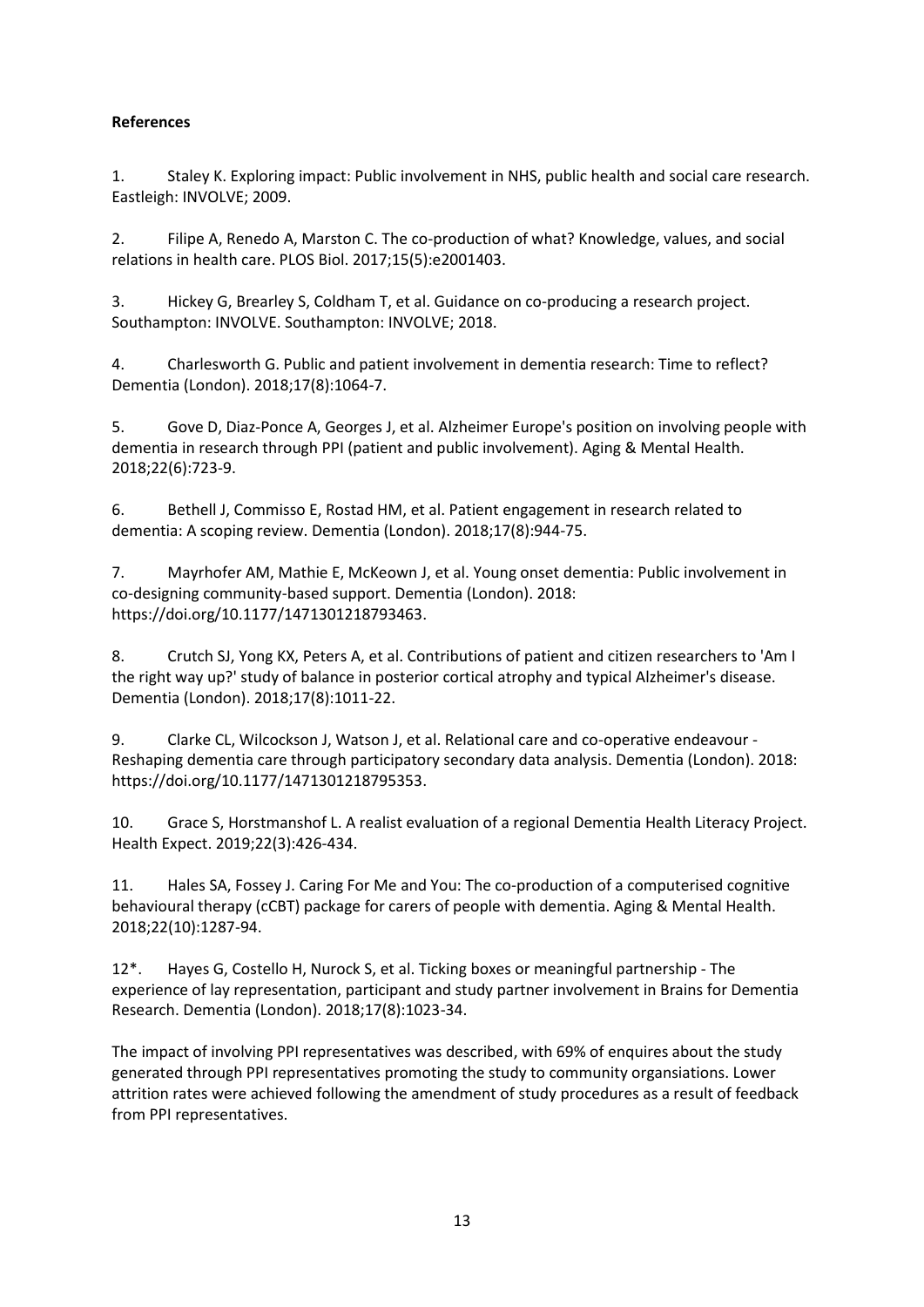13. Morbey H, Harding AJE, Swarbrick C, et al. Involving people living with dementia as coresearchers in core outcome set methodology. Journal of Evidence-Based Medicine. 2019;12 (Supplement 1):14.

14\*. Phillipson L, Hall D, Cridland E, et al. Involvement of people with dementia in raising awareness and changing attitudes in a dementia friendly community pilot project. Dementia (London). 2018: <https://doi.org/10.1177/1471301218754455>

Researchers measured the impact of dementia awareness and training events on a local community. PPI representatives were involved in both the design and delivery of the events and dissemination of findings.

15\*. Rapaport P, Webster L, Horsley R, et al. An intervention to improve sleep for people living with dementia: Reflections on the development and co-production of DREAMS:START (Dementia RElAted Manual for Sleep: STrAtegies for RelaTives). Dementia (London). 2018;17(8):976-89.

PPI representatives were involved in the coproduction of a psychological intervention and researchers acknowledged the challenges of coproduction, particularly the balance of power between researchers and PPI representatives and the importance of negotiating different viewpoints.

16. Stevenson M, Taylor BJ. Involving individuals with dementia as co-researchers in analysis of findings from a qualitative study. Dementia (London). 2019;18(2):701-12.

17\*. Young A, Ferguson-Coleman E, Keady J. Authentic public and patient involvement with Deaf sign language users: It is not just about language access. Dementia (London). 2018;17(8):1001-10.

This study successully involved a deaf member from a lived experience of dementia community as a PPI representative who went on to influence the design of the research, promote recruitment of deaf people living with dementia and disseminate research findings.

18. Oksnebjerg L, Diaz-Ponce A, Gove D, et al. Towards capturing meaningful outcomes for people with dementia in psychosocial intervention research: A pan-European consultation. Health Expect. 2018;21(6):1056-65.

19. Gregory S, Wells K, Forysth K, et al. Research participants as collaborators: Background, experience and policies from the PREVENT Dementia and EPAD programmes. Dementia (London). 2018;17(8):1045-54.

20. O'Connor D, Mann J, Wiersma E. Stigma, discrimination and agency: Diagnostic disclosure as an everyday practice shaping social citizenship. Journal of Aging Studies. 2018;44:45-51.

21\*. Litherland R, Burton J, Cheeseman M, et al. Reflections on PPI from the 'Action on Living Well: Asking You' advisory network of people with dementia and carers as part of the IDEAL study. Dementia (London, England). 2018;17(8):1035-44.

One of only two studies that explored PPI involvement by directly asking PPI representatives for their views on their experiences of being involved in the research project. Strategies and barriers to effective PPI involvement as well as the impact of involvement on the research process and dissemination of findings were also documented.